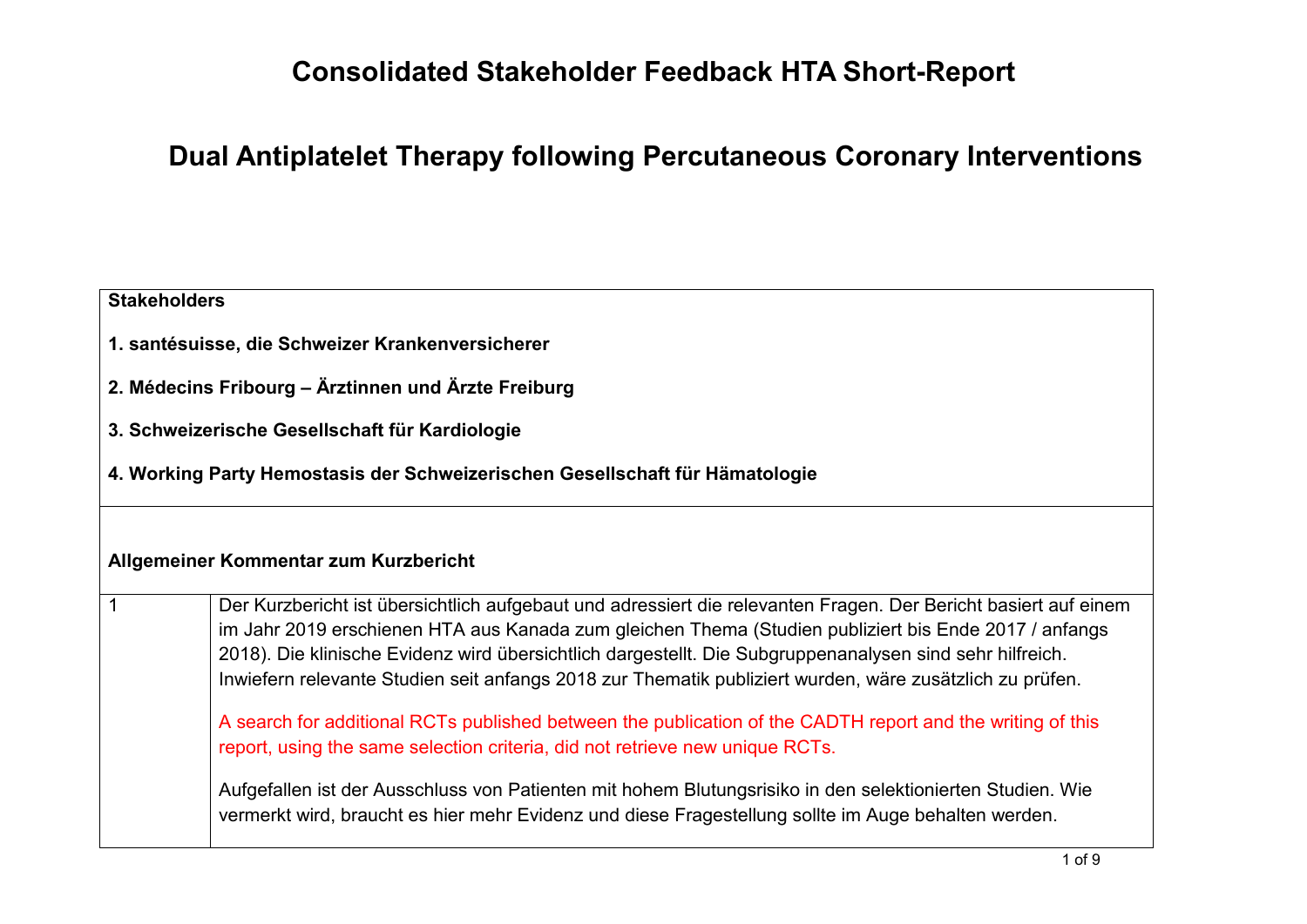|                | Acknowledged. No amendment needed.                                                                                                                                                                                                                                                                                                                                                                                                                                                                                                                                          |
|----------------|-----------------------------------------------------------------------------------------------------------------------------------------------------------------------------------------------------------------------------------------------------------------------------------------------------------------------------------------------------------------------------------------------------------------------------------------------------------------------------------------------------------------------------------------------------------------------------|
|                | Das ökonomische Modell sollte zumindest im Anhang ausführlicher erläutert werden. Damit liessen sich die<br>Resultate besser nachvollziehen. Die ökonomische Beurteilung basiert auf den kanadischen Gegebenheiten.<br>Der Einbezug der Schweizer Rahmenbedingungen ist zu prüfen.                                                                                                                                                                                                                                                                                          |
|                | For the sake of completeness the original CADHTH report will be attached to this short-report. Details regarding<br>the economic model are to be found there. It's beyond the scope of this short-report to conduct a Swiss<br>economic evaluation.                                                                                                                                                                                                                                                                                                                         |
|                | Unklar bleiben auch die weiteren Schritte im Hinblick auf die Vergütung der Leistung durch die OKP.                                                                                                                                                                                                                                                                                                                                                                                                                                                                         |
|                | This HTA short-report evaluates the available data. The FOPH HTA-Section does not <i>appraise</i> the findings.<br>The FOPH HTA-Section operates as an independent entity within the FOPH and is not involved in decision-<br>making.                                                                                                                                                                                                                                                                                                                                       |
|                | Other FOPH Sections and responsible Federal Commissions appraise the findings and formulate a<br>recommendation. The final decision regarding reimbursement lies within the field of the Federal Office of Home-<br>Affairs.                                                                                                                                                                                                                                                                                                                                                |
| $\overline{2}$ | Nous sommes convaincus par les différentes conclusions des études citées, d'autant que les cohortes<br>impliquent de très grands volumes de patients. Il nous semble donc raisonnable éthiquement et<br>économiquement de proposer une extension au delà de 12 mois la prescription d'une double antiaggrégation<br>plaquettaire (aspirine à faible dose et inhibiteurs des récepteur P2Y12) chez des patients choisis, avec un<br>risque de resténose après pose de stents coronariens, pour autant que les patients avec hauts risques<br>hémorragiques en soient exclus. |
|                | Effectivement, comme cela est souligné dans le rapport, en Suisse, contrairement au Canada, le générique du<br>Clopidogrel est très souvent utilisé, donc les coûts en seront d'autant plus faibles.                                                                                                                                                                                                                                                                                                                                                                        |
|                | Nous rejoignons donc l'avis des différentes associations internationales de spécialistes en cardiologie.                                                                                                                                                                                                                                                                                                                                                                                                                                                                    |
|                | Acknowledged. No amendment needed.                                                                                                                                                                                                                                                                                                                                                                                                                                                                                                                                          |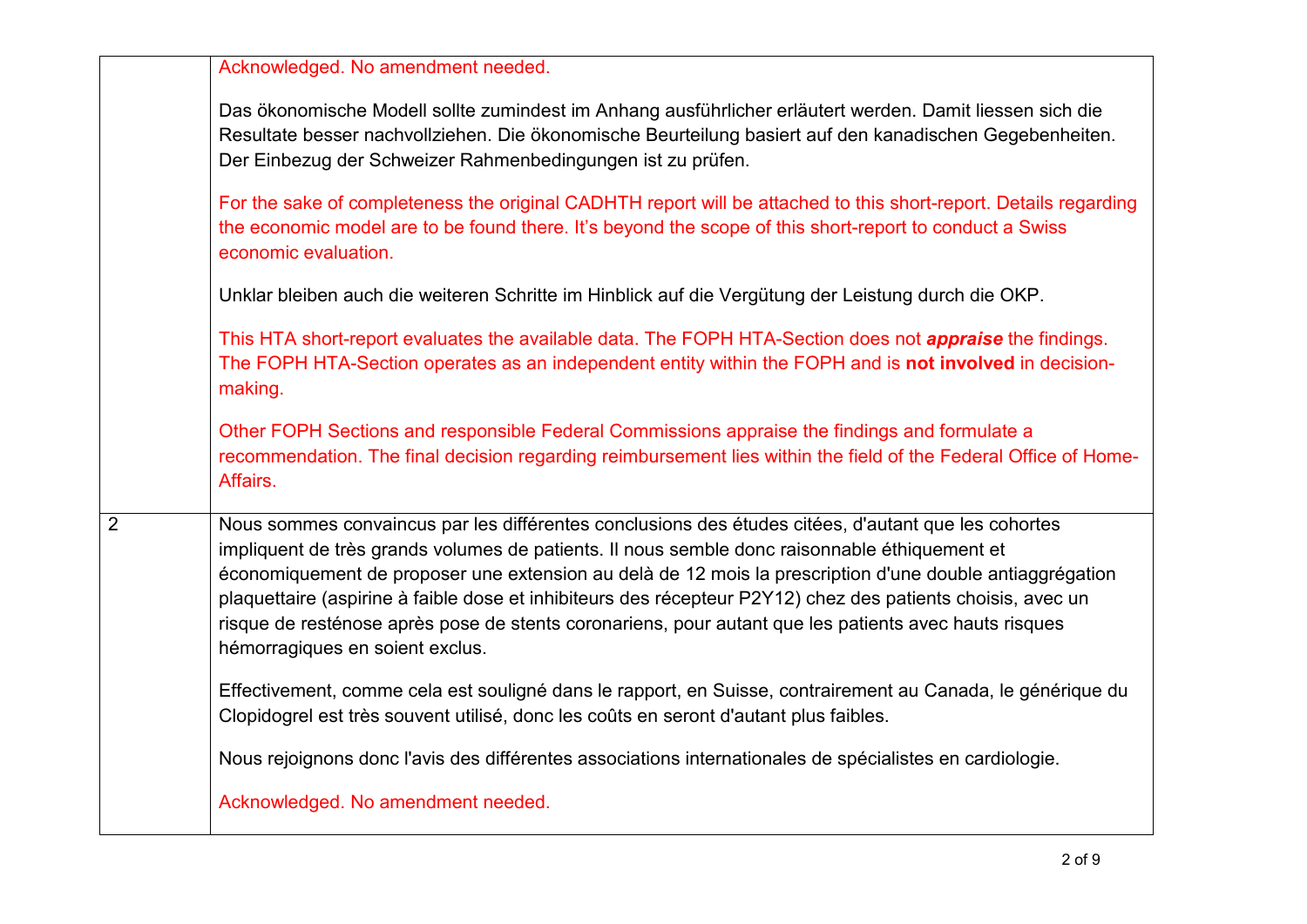| $\overline{3}$ | The synopsis of the document is a clear and well structured summary of the findings of the analysis and of its<br>relevant implications from both a clinical as well as cost-effectiveness standpoint in the swiss environment. It |
|----------------|------------------------------------------------------------------------------------------------------------------------------------------------------------------------------------------------------------------------------------|
|                | has several strengths and few limitations, the latter mainly coming from the intrinsic shortcomings with which                                                                                                                     |
|                | data were gathered and analyzed in the HTA report published by the Canadian Agency for Drugs and                                                                                                                                   |
|                | Technologies in Health (i.e. subgroup analysis, see below comments). Among the strengths, the origin of this                                                                                                                       |
|                | analysis is clearly acknowledged as well as the granularity in discussing how the findings may or may not apply                                                                                                                    |
|                | to the current practice in Switzerland. In addition, the critical appraisal of the cost-effectiveness analysis is highly                                                                                                           |
|                | welcome considering that it is mainly based on simulations more than actual outcome data as well                                                                                                                                   |
|                | acknowledging that the type of implanted stent may be a treatment modifier. The conclusions seem entirely<br>justifiable.                                                                                                          |
|                |                                                                                                                                                                                                                                    |
|                | Ackowledged. No amendment needed.                                                                                                                                                                                                  |
| 4              | This HTA short report was redacted by the Swiss FOPH (Dr G van Haasteren, PhD) based on a 2019 report                                                                                                                              |
|                | from the Canadian Agency for Drugs and Technology in Health (CADTH).                                                                                                                                                               |
|                |                                                                                                                                                                                                                                    |
|                | Optimal duration of double antiplatelet treatment (DAPT) following percutaneous coronary intervention is                                                                                                                           |
|                | debated. Original studies evaluated 12 month DAPT. DAPT for up to 12 months duration is considered                                                                                                                                 |
|                | "standard duration". DAPT for up to 6 months is considered "short duration". DAPT for longer than 12 months is                                                                                                                     |
|                | considered "prolonged duration". Treatment duration can also be categorized as "limited in time" vs. "life-long".                                                                                                                  |
|                | Short durations of DAPT are associated with lower rates of bleeding. Prolonged duration of DAPT is associated                                                                                                                      |
|                | with reduced recurrence of cardiovascular events. The combined effect on bleeding related death,                                                                                                                                   |
|                | cardiovascular death, non-cardiac death and all-cause mortality are debated.                                                                                                                                                       |
|                | Acknowledged. No amendment needed.                                                                                                                                                                                                 |
|                |                                                                                                                                                                                                                                    |
|                |                                                                                                                                                                                                                                    |
|                | Kommentar zu Forschungsfrage und PICO                                                                                                                                                                                              |
|                |                                                                                                                                                                                                                                    |
| $\mathbf{1}$   | Die Forschungsfragen adressieren die relevanten Punkte. Die Frage, ob eine Plättchenhemmung nach einer                                                                                                                             |
|                | koronaren Implantation eines Stents auch länger als 12 Monate durchgeführt werden soll, ist relevant. Dabei                                                                                                                        |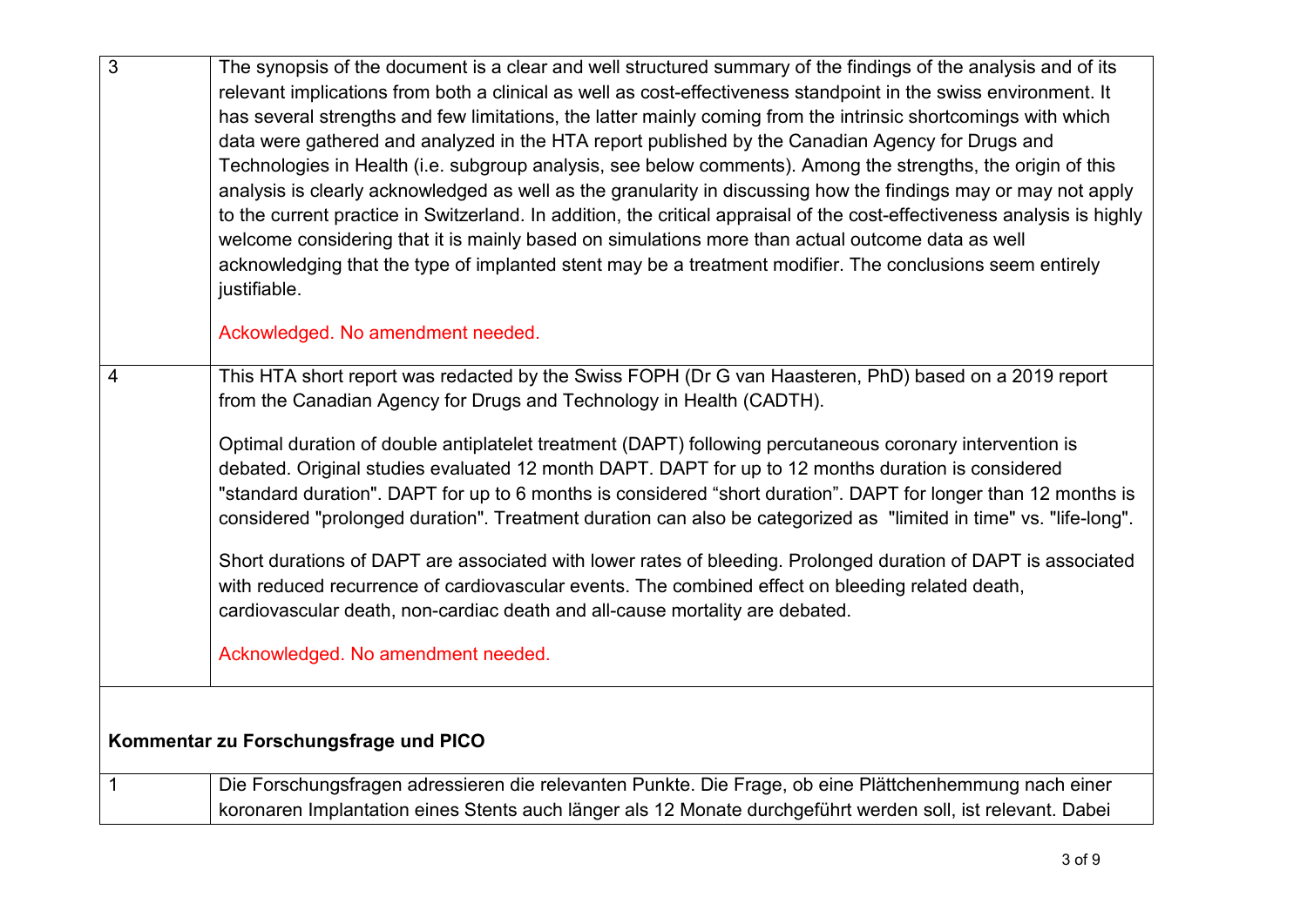|                | sollte im Hinblick auf die Beurteilung der Zweckmässigkeit der Leistung diese Schwelle von 12 Monaten                                                                                                                                                                                                                                                                                                                                                                                                                                                                                                                                                                                                                                                                                                                                                            |
|----------------|------------------------------------------------------------------------------------------------------------------------------------------------------------------------------------------------------------------------------------------------------------------------------------------------------------------------------------------------------------------------------------------------------------------------------------------------------------------------------------------------------------------------------------------------------------------------------------------------------------------------------------------------------------------------------------------------------------------------------------------------------------------------------------------------------------------------------------------------------------------|
|                | medizinisch hergeleitet werden.                                                                                                                                                                                                                                                                                                                                                                                                                                                                                                                                                                                                                                                                                                                                                                                                                                  |
|                | Die PICO-Fragen sind nachvollziehbar. Die Subgruppenanlyse ermöglicht eine differenzierte Analyse der<br>Chancen und Risiken der Intervention. Es zeigt sich klar, dass die Intervention nur bei bestimmten Subgruppen<br>zu eine positiven Behandlungsbilanz führt. Die Intervention sollte deshalb auf bestimmte Subgruppen limitiert<br>werden.                                                                                                                                                                                                                                                                                                                                                                                                                                                                                                               |
|                | Acknowledged. No amendment needed.                                                                                                                                                                                                                                                                                                                                                                                                                                                                                                                                                                                                                                                                                                                                                                                                                               |
| $\overline{2}$ | Kein Feedback                                                                                                                                                                                                                                                                                                                                                                                                                                                                                                                                                                                                                                                                                                                                                                                                                                                    |
| 3              | The question being asked, i.e. what is the benefits and risks of extending DAPT duration beyond 6 to 12 months<br>after PCI is a clinically relevant question both because it involves a large number of individuals in Switzerland<br>and other developed countries as well as because of the large and not entirely consistent amount of clinical<br>data. However, it does not reflect that fact that DAPT is not only a secondary prevention measure for patients<br>who received prior stent implantation, rather a fully blown secondary prevention measure to improve outcome<br>after an ACS, irrespective of whether patients were or were not treated with coronary stent insertion. The<br>specific focus on prior PCI patients (instead of on patients with prior myocardial infarction at risk for recurrences)<br>needs therefore to be justified. |
|                | In this HTA the patient population, as defined in the PICO, consists of adult patients who have undergone PCI<br>with any type of stent and who are receiving DAPT. The specification of this selected patient group was made<br>and accepted as such, during the topic selection process proceeding the actual HTA phase. Therefore, it is<br>beyond the scope of this short-report to include all ACS patients.                                                                                                                                                                                                                                                                                                                                                                                                                                                |
| 4              | The policy question that the author raises is whether P2Y12 inhibitors (clopidogrel, prasugrel, ticagrelor) in<br>combination with aspirin (acetylsalicylic acid) should be reimbursed beyond 12 months for patients who recently<br>underwent PCI with drug eluting or bare metal stent insertion.                                                                                                                                                                                                                                                                                                                                                                                                                                                                                                                                                              |
|                | The primary research question addresses clinical efficacy and safety of six to 12 months DAPT versus 12<br>months or more in the post PCI patient cohort and relevant subgroups (prior myocardial infarction, initial acute<br>coronary syndrome at presentation, diabetic patients, varying age groups, smokers).                                                                                                                                                                                                                                                                                                                                                                                                                                                                                                                                               |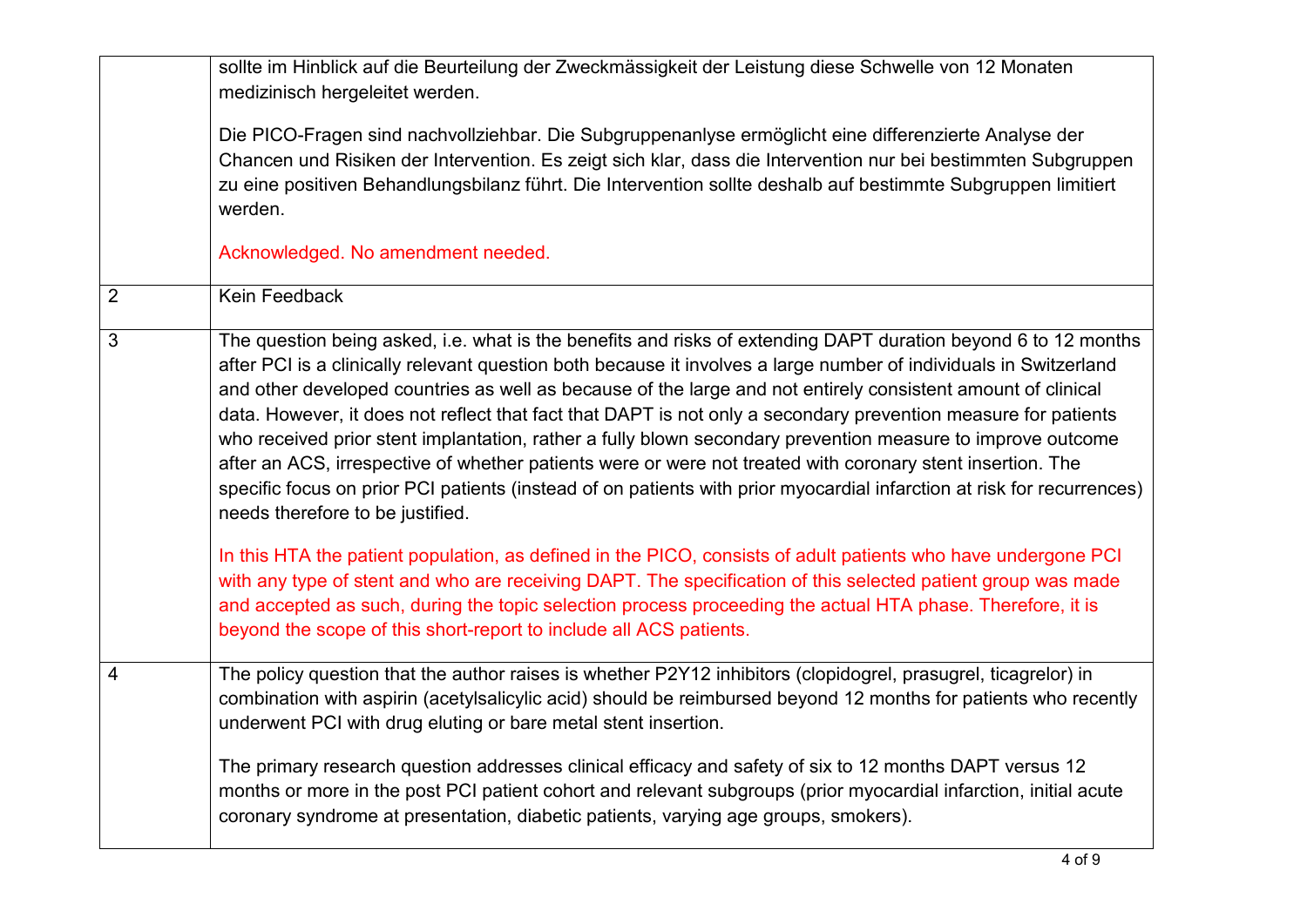|                | The secondary research question regards cost-effectiveness for the above named patient population and the<br>subgroups described.<br>The policy question is pertinent. The research questions are concise. Cost-effectiveness is not discussed in                                                                                                                                                                                                                                                                                                                                                                                                       |
|----------------|---------------------------------------------------------------------------------------------------------------------------------------------------------------------------------------------------------------------------------------------------------------------------------------------------------------------------------------------------------------------------------------------------------------------------------------------------------------------------------------------------------------------------------------------------------------------------------------------------------------------------------------------------------|
|                | detail for lack of data.                                                                                                                                                                                                                                                                                                                                                                                                                                                                                                                                                                                                                                |
|                | Acknowledged. No amendment needed.                                                                                                                                                                                                                                                                                                                                                                                                                                                                                                                                                                                                                      |
|                | Kommentar zur Analyse / Synthese                                                                                                                                                                                                                                                                                                                                                                                                                                                                                                                                                                                                                        |
| $\mathbf 1$    | Die Strategie für die Literatursuche basiert auf relevant Quellen. Aktuellere Studien, publiziert nach 2018 oder<br>auch aktuell laufende Studien wurden nicht berücksichtigt. Diese sind beispielsweise der Quelle<br>"ClincalTrials.gov" zu entnehmen und sollten ergänzend ebenfalls berücksichtigt werden. Die klinischen<br>Resultate sind nachvollziehbar. Die ökonomische Beurteilung zeigt nur kleine, kaum relevante Vorteile. Dabei<br>wäre es hilfreich, wenn das ökonomische Modell zumindest im Anhang detailliert erläutert würde. Es wäre<br>zudem angebracht, wenn das ökonomische Modell den Verhältnissen in Schweiz angepasst würde. |
|                | A search for additional RCTs published between the publication of the CADTH report and the writing of this<br>report, using the same selection criteria, did not retrieve new unique RCTs. Relevant ongoing RCTs are typically<br>referred to when either lack of evidence or outdated data are serious limitations of the presented available<br>evidence. Since neither of the two apply to the current data presentation, this line of research was not further<br>followed.                                                                                                                                                                         |
|                | This topic was selected as short-report topic. This implies that no economic evaluation reflective of the Swiss<br>payer perspective is conducted. However, we agree that an economic evaluation adapted to the Swiss<br>conditions is likely to answer some open questions with respect to the cost-effectiveness and budget impact of<br>prolonged DAPT on the Swiss healthcare expenditures. This being said, it is important to repeat that none of the<br>economic findings presented in the CADTH report encompassed convincing evidence. It is unlikely that Swiss<br>conditions would change the magnitude of possible benefits significantly.  |
| $\overline{2}$ | Kein Feedback                                                                                                                                                                                                                                                                                                                                                                                                                                                                                                                                                                                                                                           |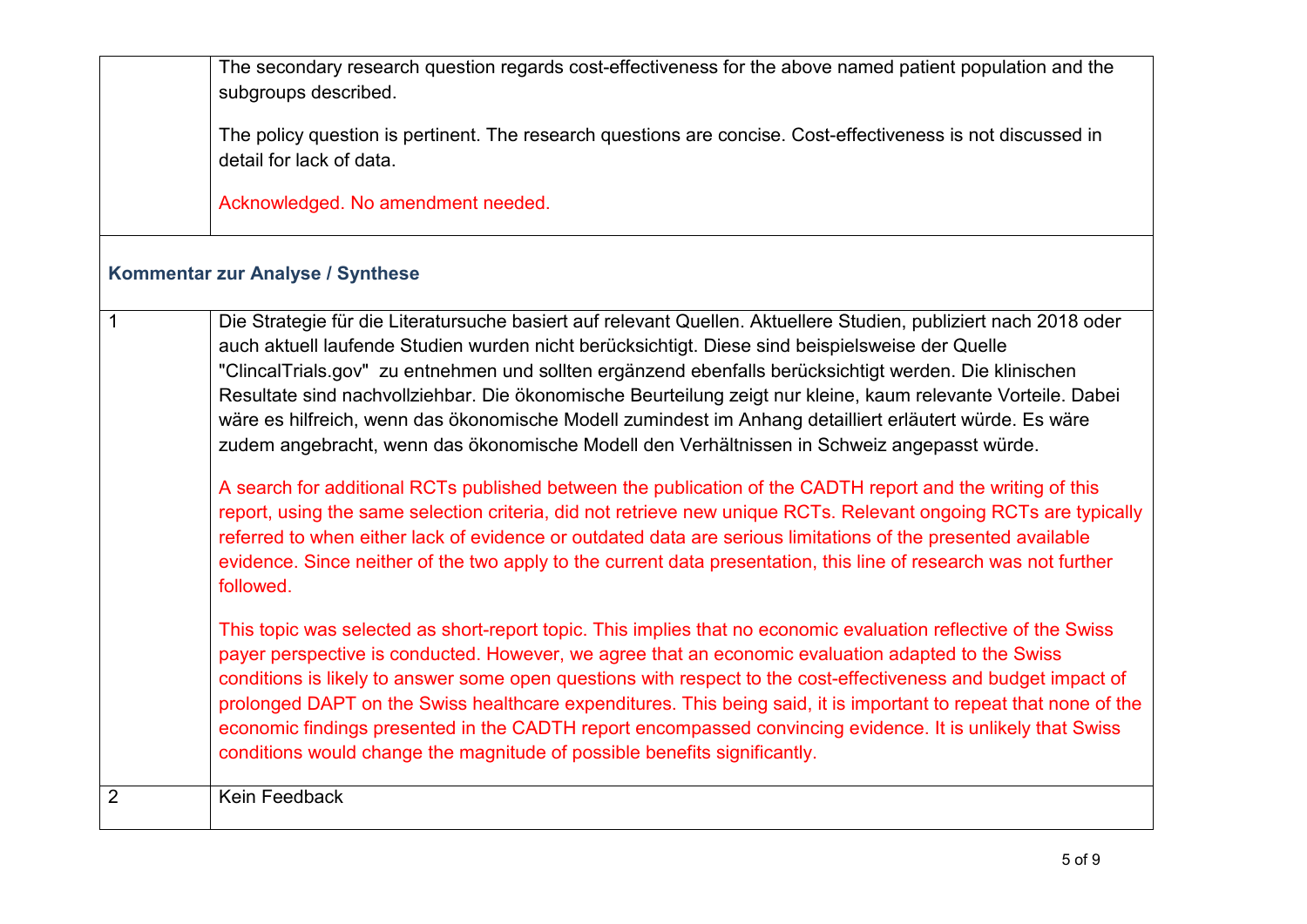| $\overline{3}$ | The focus on prior PCI and the arbitrary threshold of at least 85% of patients receiving PCI excluded the<br>PEGASUS trial, which is not only the largest but also the most important study in the space of prolonged DAPT.<br>PEGASUS shows not only a reduction of myocardial infarction, but also a significant reduction of stroke risk and<br>a trend towards lower cardiovascular mortality with ticagrelor-based extended DAPT. Meta-analyses including<br>PEGASUS and restricting to patients with prior MI show a cardiovascular mortality benefit of prolonged DAPT.<br>Moreover, this study clearly shows that prior stent implantation is not a treatment modifier. |
|----------------|---------------------------------------------------------------------------------------------------------------------------------------------------------------------------------------------------------------------------------------------------------------------------------------------------------------------------------------------------------------------------------------------------------------------------------------------------------------------------------------------------------------------------------------------------------------------------------------------------------------------------------------------------------------------------------|
|                | The subgroup analyses are largely questionable because only limited number studies contributed (e.g. diabetes)<br>and superiority testing in each stratum more than interaction statistics is used. Only the DAPT trial used<br>prasugrel selectively for patients receiving first generation DES. Hence, data on long-term use of prasugrel in<br>current practice is absent.                                                                                                                                                                                                                                                                                                  |
|                | The PEGASUS-TIMI trial is indeed the only identified RCT to assess the benefits and harms of long-term<br>ticagrelor use. The main reasons for excluding this trial are that not all included patients had undergone PCI<br>before randomization, there is uncertainty about the proportion of participants who received a P2Y12 inhibitor<br>prior to randomization, and the duration of potential DAPT before randomization is longer than the eligibility<br>criteria for the present review.                                                                                                                                                                                |
|                | To acknowledge the relevance of this trial with respect to long-term ticagrelor use the CADTH report<br>summarized the clinical data of this trial in a separate section of their report. In response to the stakeholders<br>comment, and in line with the CADTH report, the findings of this single RCT will be briefly discussed in this<br>short-report. Amendment needed.                                                                                                                                                                                                                                                                                                   |
|                | The limitations of the strength of evidence based on subgroup analyses is discussed in the <b>Discussion</b> section<br>of this short-report. No amendment required.                                                                                                                                                                                                                                                                                                                                                                                                                                                                                                            |
| $\overline{4}$ | The author summarizes relevant data that the Canadian working group had collected and discussed. The<br>analysis and synthesis are structured, clear and correct.                                                                                                                                                                                                                                                                                                                                                                                                                                                                                                               |
|                | Key organisations have also formulated assessments for DAPT duration. In 2016 the American College of<br>Cardiologists (ACC) recommended DAPT for PCI in the context of stable coronary artery disease and in the<br>context of acute coronary syndromes on a class of recommendation (COR) / level of evidence (LOE) I A for up<br>to 6 months and 12 months respectively. In 2017 the European Society of Cardiology (ESC) issued very similar                                                                                                                                                                                                                                |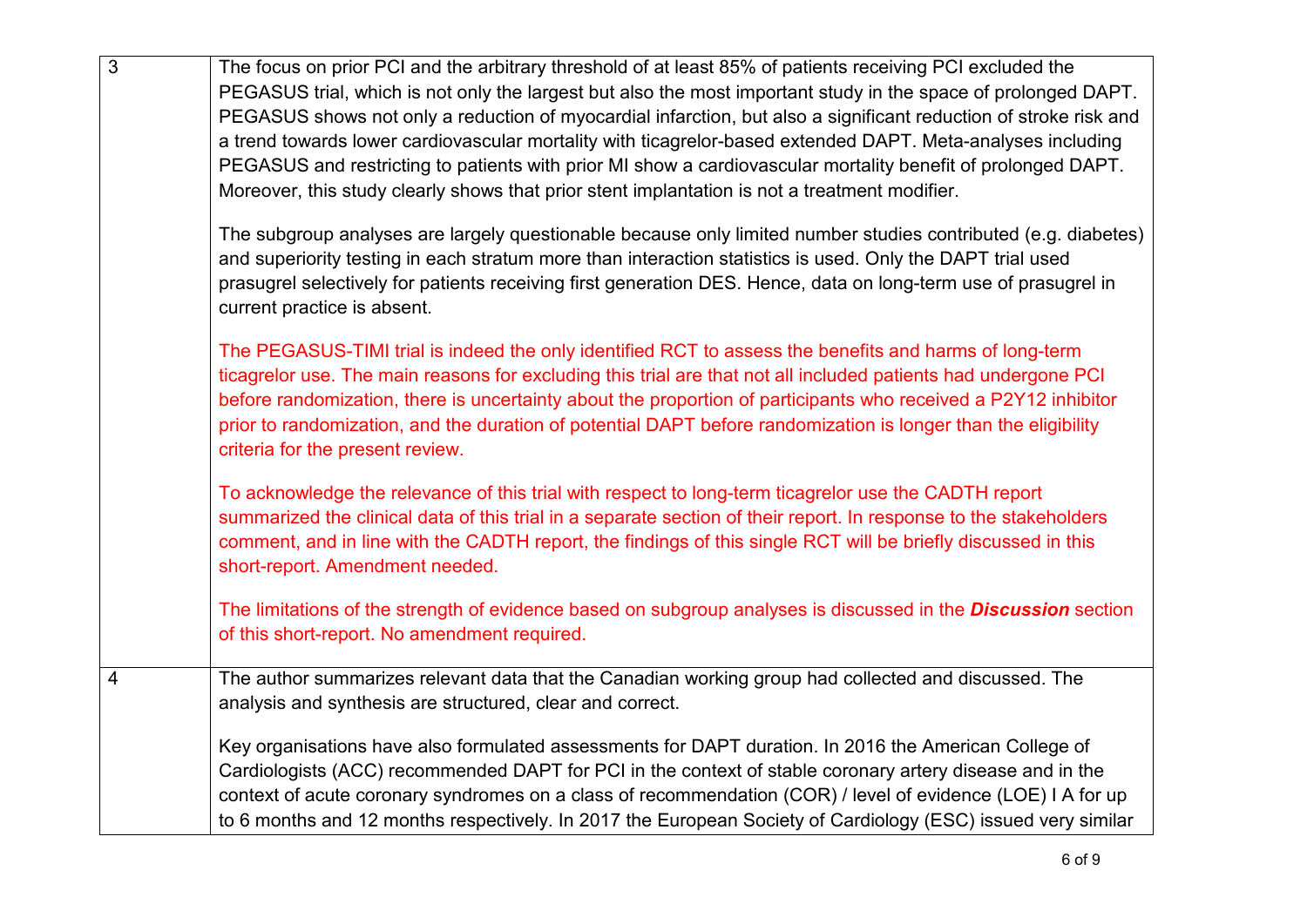|                | recommendations with the similar COE/LOE. Both organisations defined reasons for curtailed and prolonged<br>durations of DAPT. These reasons were based on patient-related (bleeding diathesis), intervention-related<br>(bioresorbable vascular scaffold vs other stents) and medication-related factors (Clopidogrel vs other P2Y12).<br>Treatment prolongations had COR/LOE >= II A.<br>Acknowledged. No amendment needed.                                                                                                                                                                                                                                                                                                                                                                                                                                                                                                                                                                                                                                                                                                                                                                                                                                                                                                                                                                                                                                                                                                                                                                                                                                                                                      |
|----------------|--------------------------------------------------------------------------------------------------------------------------------------------------------------------------------------------------------------------------------------------------------------------------------------------------------------------------------------------------------------------------------------------------------------------------------------------------------------------------------------------------------------------------------------------------------------------------------------------------------------------------------------------------------------------------------------------------------------------------------------------------------------------------------------------------------------------------------------------------------------------------------------------------------------------------------------------------------------------------------------------------------------------------------------------------------------------------------------------------------------------------------------------------------------------------------------------------------------------------------------------------------------------------------------------------------------------------------------------------------------------------------------------------------------------------------------------------------------------------------------------------------------------------------------------------------------------------------------------------------------------------------------------------------------------------------------------------------------------|
|                | Kommentar zu Diskussion und Schlussfolgerungen                                                                                                                                                                                                                                                                                                                                                                                                                                                                                                                                                                                                                                                                                                                                                                                                                                                                                                                                                                                                                                                                                                                                                                                                                                                                                                                                                                                                                                                                                                                                                                                                                                                                     |
| $\mathbf{1}$   | Die Diskussion kann nachvollzogen werden. Es hat sich gezeigt, dass diejenigen Patienten mit hohem<br>Blutungsrisiko ausgeschlossen wurden. Dies ist ein relevanter Punkt. Damit ein relevantes Gesamtbild<br>hinsichtlich der Wirkung der Intervention entsteht, sollte diese Gruppe ebenfalls berücksichtigt werden. Es wird<br>empfohlen diese Lücke zu schliessen. Die Schlussfolgerungen können nachvollzogen werden. Die<br>entsprechende Intervention ist nur bei bestimmten Subgruppen in Betracht zu ziehen. Vor allem die schweren<br>Blutungen sind dabei im Auge zu behalten. Die Intervention ist nur mit geringen ökonomischen Vorteilen<br>verbunden. Dabei basiert diese Beurteilung auf den Verhältnissen in Kanada. Deshalb ist in Betracht zu ziehen,<br>dieses ökonomische Modell auf die Verhältnisse in der Schweiz zu übertragen. Eine unlimitierte Vergütung<br>dualer Plättchenhemmung nach koronarer Implantation von Stents wird abgelehnt. Die Risiken von Blutungen<br>und anderen Ereignissen sind relevant.<br>An economic evaluation from the perspective of the Swiss payer is beyond the scope of this short-report.<br>It is also beyond the scope of this HTA short-report to evaluate other subpopulations than included in the<br>CADTH report. However, the FOPH acknowledges the relevance of studying this group of at-risk patients<br>further. An additional analysis of research focussed on this subpopulation and prolonged DAPT may indeed<br>complement the findings of the presented report. Given the ethical restrictions of conducting research with this<br>at-risk group of patients may, however, limit the quantity and quality of the available evidence. |
| $\overline{2}$ | <b>Kein Feedback</b>                                                                                                                                                                                                                                                                                                                                                                                                                                                                                                                                                                                                                                                                                                                                                                                                                                                                                                                                                                                                                                                                                                                                                                                                                                                                                                                                                                                                                                                                                                                                                                                                                                                                                               |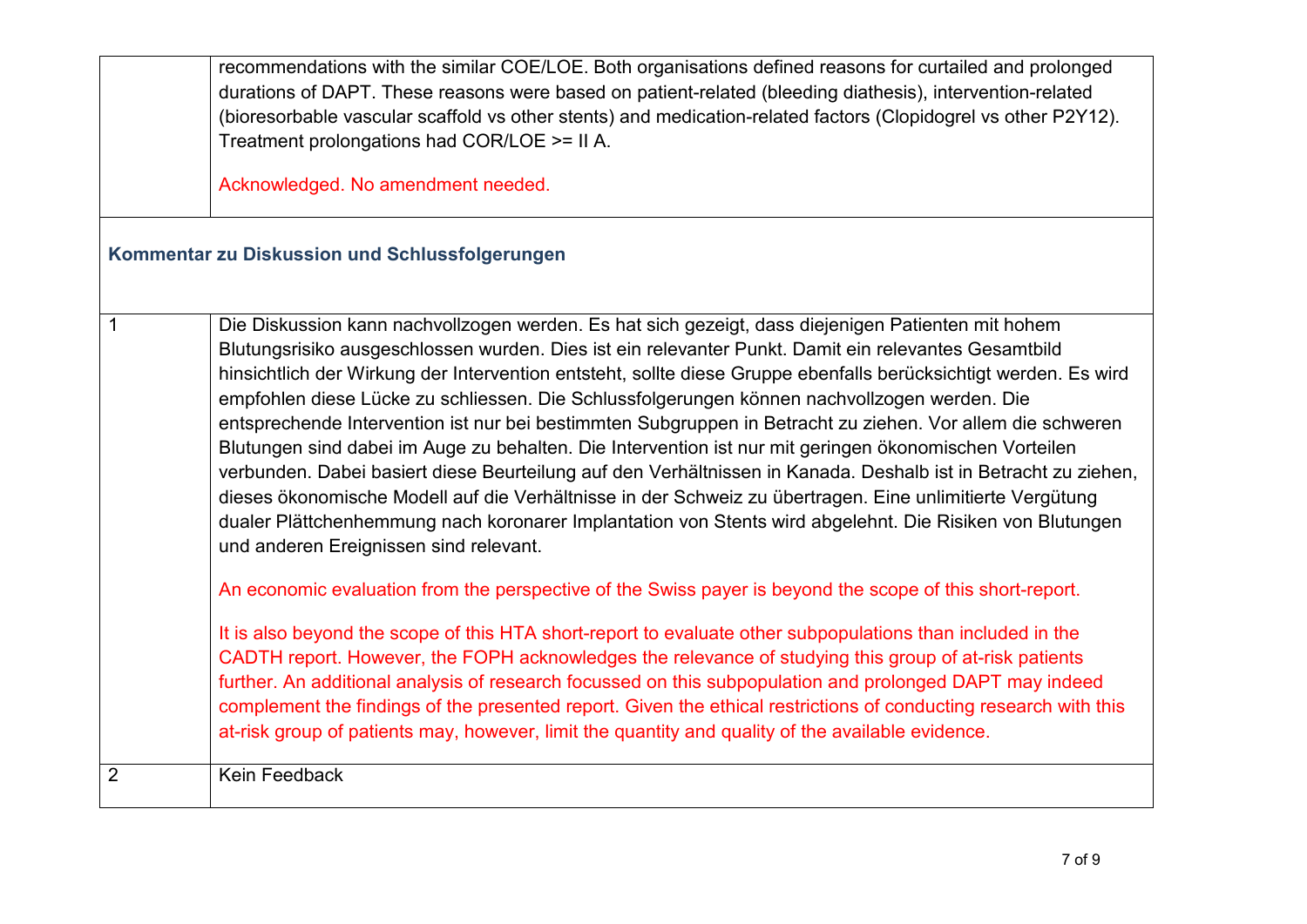| $\overline{3}$ | The conclusions are justifiable based on the data but we suggest removing the specific considerations on<br>subgroup analysis based on the comments above.                                                                                                                                                                                                                                                                                                                                                                                                        |
|----------------|-------------------------------------------------------------------------------------------------------------------------------------------------------------------------------------------------------------------------------------------------------------------------------------------------------------------------------------------------------------------------------------------------------------------------------------------------------------------------------------------------------------------------------------------------------------------|
|                | The limitations of the strength of evidence based on subgroup analyses is discussed in the <b>Discussion</b> section<br>of this short-report. For the sake of completeness the FOPH sees no reason to remove the subpopulation<br>analyses.                                                                                                                                                                                                                                                                                                                       |
|                | There is no data assessing the trade-off between risks and benefits for prasugrel in patients receiving<br>contemporary stents. Hence, this option should probably be restricted to patients who cannot tolerate<br>clopidogrel or ticagrelor.                                                                                                                                                                                                                                                                                                                    |
|                | The predominance of studies enrolling patients who received clopidogrel as P2Y12 inhibitor, limits the<br>generalizability of the findings of this review. This limitation is discussed in the <b>Discussion</b> section of the report.<br>More unique prasugrel- and ticagrelor-focussed trials are needed before conclusions can be drawn regarding<br>the benefits and risks of these two P2Y12 inhibitors as components of prolonged DAPT after PCI.                                                                                                          |
|                | The small sentence referring to the possible use of the DAPT score seems not justified considering that this<br>score works only in patients having received first generation DES which are no longer in use in Switzerland.<br>Instead, the routine assessment of the bleeding risk, e.g. with the use of the PRECISE DAPT score, as<br>suggested by guidelines, should be more promoted. Recent data suggests that risk stratification based on<br>bleeding risk is much more effective in identifying responders to prolonged DAPOT than ischemic risk per se. |
|                | The information regarding risk stratification tools will be adjusted accordingly. Amendment needed.                                                                                                                                                                                                                                                                                                                                                                                                                                                               |
| $\overline{4}$ | The author summarizes that all-cause mortality is not significantly different in PCI patients with more than 12<br>months of DAPT vs 6-12 months of DAPT. The same holds true for cardiovascular death. Extending DAPT<br>beyond 12 months was associated with reduced risk of myocardial infarction and stent thrombosis while the risk<br>of bleeding was increased.                                                                                                                                                                                            |
|                | There is a recent meta-analysis (Yin et al. BMJ 2019; 365:2222) indicating that >12 month of DAPT is<br>associated with more death and bleeding related events compared to shorter DAPT, thus providing a strong<br>rationale for further studies that are to define the subgroups, which may benefit from prolonged DAPT.                                                                                                                                                                                                                                        |